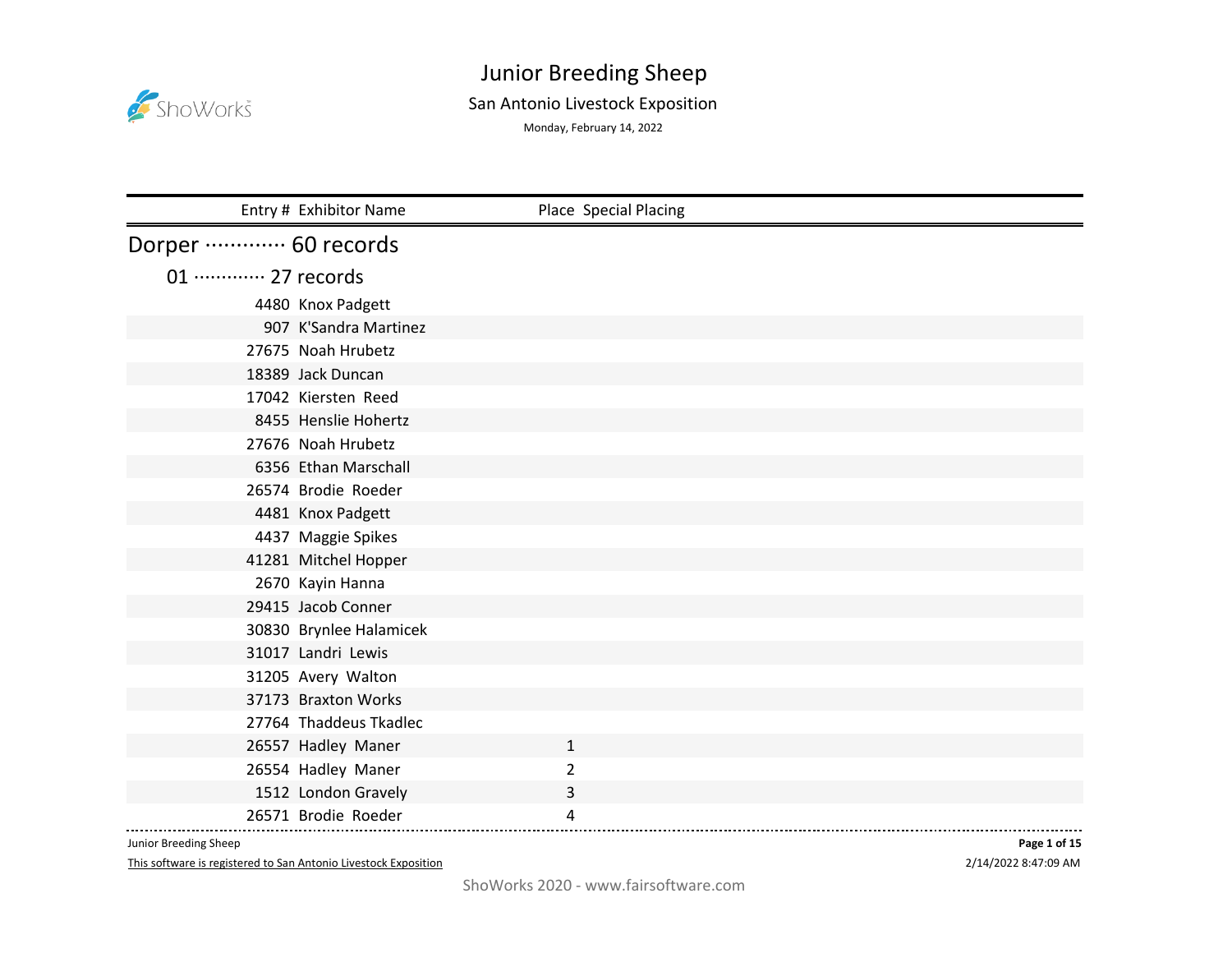| Entry # Exhibitor Name      | Place Special Placing |  |
|-----------------------------|-----------------------|--|
| Dorper ………… 60 records      |                       |  |
| 01 ············· 27 records |                       |  |
| 2667 Kayin Hanna            | 5                     |  |
| 6355 Ethan Marschall        | 6                     |  |
| 1413 Nathan Hough           | 7                     |  |
| 30839 Brynlee Halamicek     | 8                     |  |
| 02 ············· 15 records |                       |  |
| 37175 Braxton Works         |                       |  |
| 4427 Maggie Spikes          |                       |  |
| 8430 Hutsyn Hohertz         |                       |  |
| 31012 Kendall Bone          |                       |  |
| 1417 Nathan Hough           |                       |  |
| 27670 Emily Hrubetz         |                       |  |
| 36862 Janean Gonzalez       |                       |  |
| 37143 Sydney Partin         |                       |  |
| 911 K'Sandra Martinez       |                       |  |
| 30828 Brynlee Halamicek     |                       |  |
| 41282 Mitchel Hopper        |                       |  |
| 17048 Kiersten Reed         | $\mathbf{1}$          |  |
| 31018 Landri Lewis          | $\overline{2}$        |  |
| 34416 Paisley Lord          | 3                     |  |
| 4434 Maggie Spikes          | 4                     |  |
| 03 ············· 16 records |                       |  |
| 30836 Brynlee Halamicek     |                       |  |
| 23420 Steven Moran          |                       |  |
| 4435 Maggie Spikes          |                       |  |
| 31208 Avery Walton          |                       |  |
|                             |                       |  |

This software is registered to San Antonio Livestock Exposition

2/14/2022 8:47:09 AM **Page 2 of 15**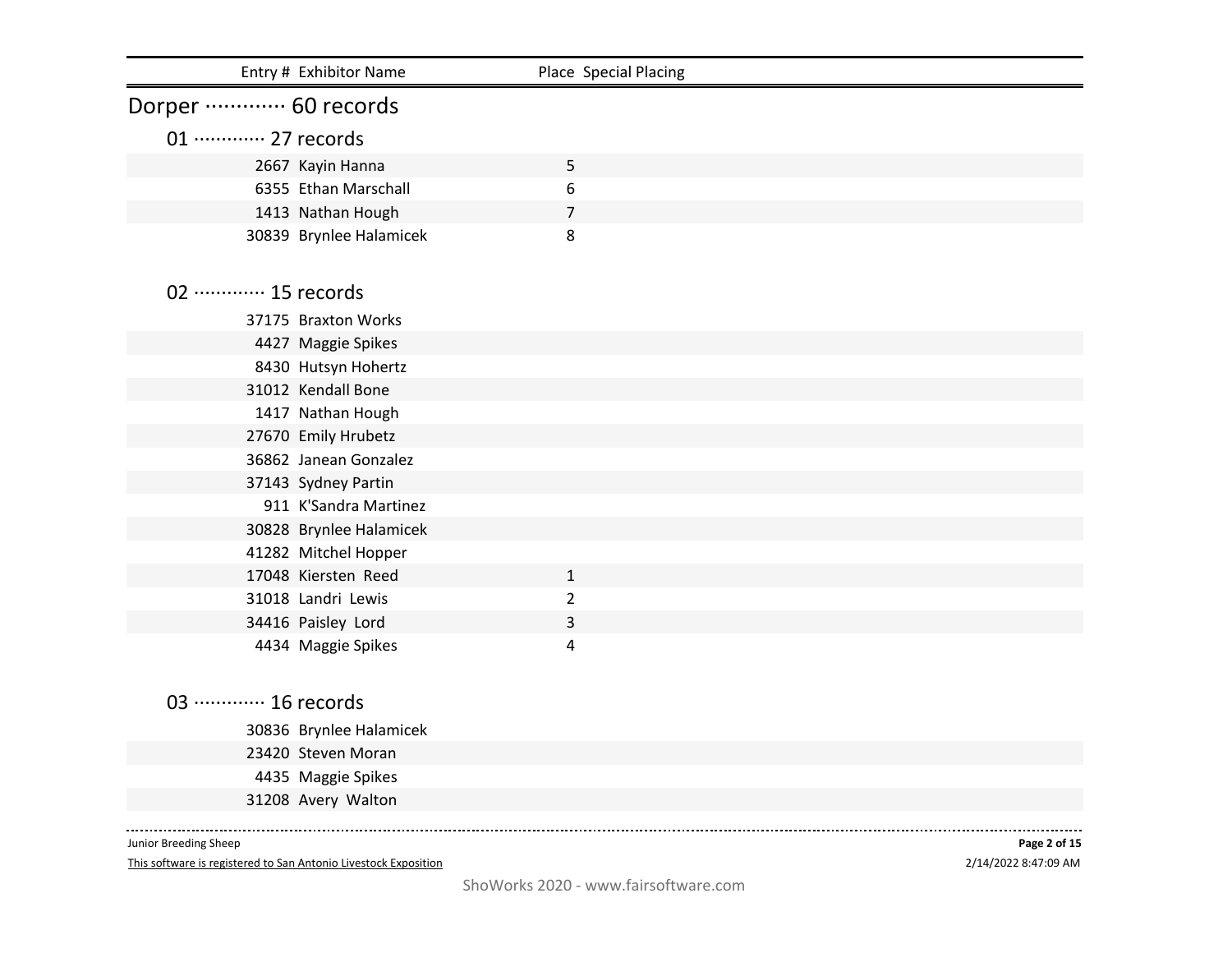| Entry # Exhibitor Name                                                                   | Place Special Placing  |                                      |
|------------------------------------------------------------------------------------------|------------------------|--------------------------------------|
| Dorper ………… 60 records                                                                   |                        |                                      |
| 03 ············· 16 records                                                              |                        |                                      |
| 27669 Emily Hrubetz                                                                      |                        |                                      |
| 30838 Brynlee Halamicek                                                                  |                        |                                      |
| 2665 Kayin Hanna                                                                         |                        |                                      |
| 14381 Ryder Hamilton                                                                     |                        |                                      |
| 6353 Ethan Marschall                                                                     |                        |                                      |
| 1416 Nathan Hough                                                                        |                        |                                      |
| 31016 Landri Lewis                                                                       | $\mathbf{1}$           |                                      |
| 1431 Heather Hough                                                                       | $\overline{2}$         |                                      |
| 2662 Kayin Hanna                                                                         | 3                      |                                      |
| 26573 Brodie Roeder                                                                      | $\overline{4}$         |                                      |
| 31210 Avery Walton                                                                       | 5                      |                                      |
| 15024 Granger Smith                                                                      | 6                      |                                      |
| 04 ………… 1 record                                                                         |                        |                                      |
|                                                                                          |                        |                                      |
| 60466 Hadley Maner                                                                       | 1 Champion Ewe         |                                      |
| 05 ············· 1 record                                                                |                        |                                      |
| 60467 Hadley Maner                                                                       | 2 Reserve Champion Ewe |                                      |
|                                                                                          |                        |                                      |
| Hampshire ………… 61 records                                                                |                        |                                      |
| 01 ············· 48 records                                                              |                        |                                      |
| 39038 Victoria Frye                                                                      |                        |                                      |
| 31329 Blake Furguson                                                                     |                        |                                      |
| 31330 Blake Furguson                                                                     |                        |                                      |
| 4703 Alyssa Foust                                                                        |                        |                                      |
|                                                                                          |                        |                                      |
| Junior Breeding Sheep<br>This software is registered to San Antonio Livestock Exposition |                        | Page 3 of 15<br>2/14/2022 8:47:09 AM |

ShoWorks 2020 - www.fairsoftware.com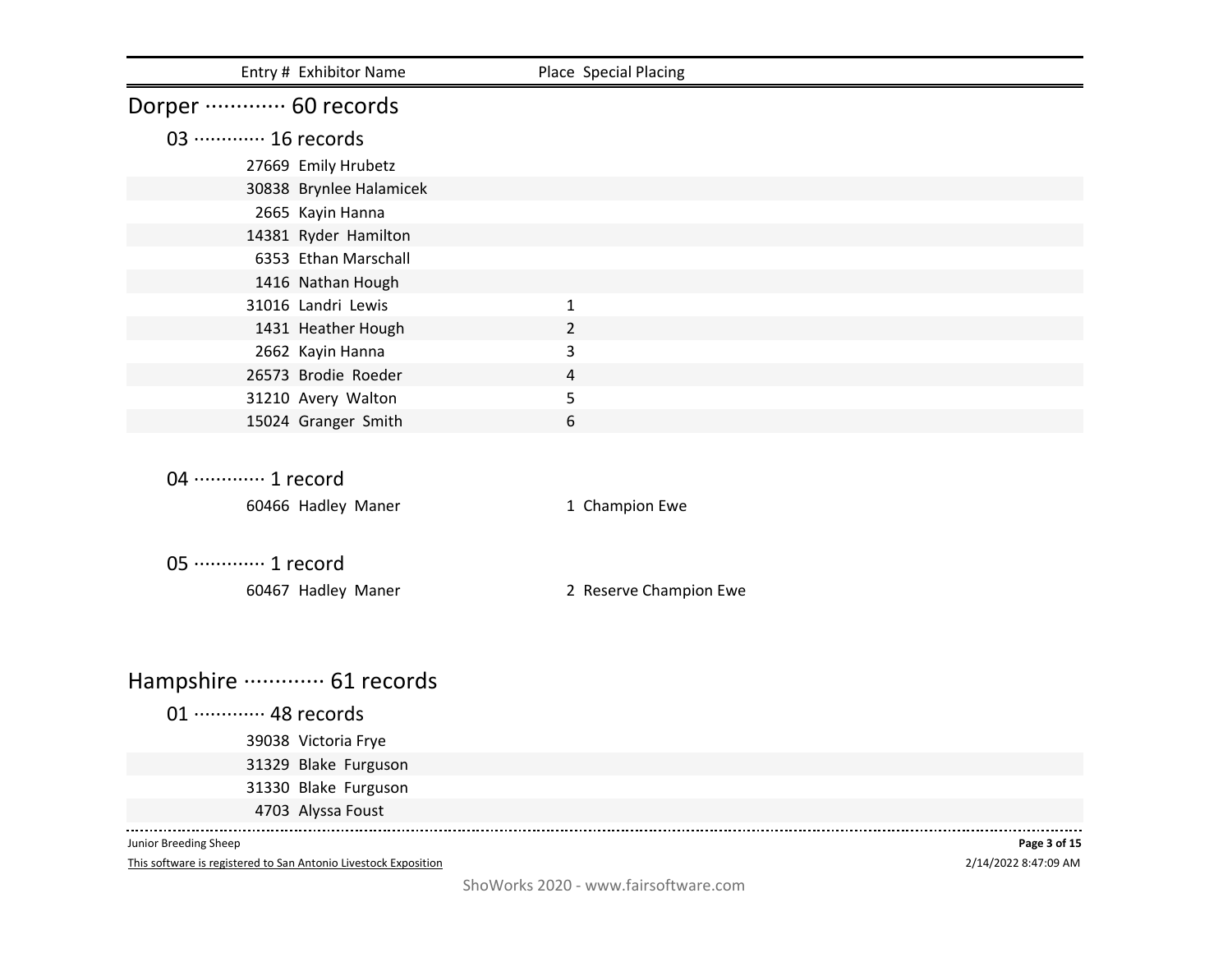|                             | Entry # Exhibitor Name   | Place Special Placing |
|-----------------------------|--------------------------|-----------------------|
| Hampshire ………… 61 records   |                          |                       |
| 01 ············· 48 records |                          |                       |
|                             | 6067 Trapper Feuerbacher |                       |
|                             | 23728 Case Rodgers       |                       |
|                             | 6571 Molly Galan         |                       |
|                             | 23740 Karlee Rodgers     |                       |
|                             | 12804 Colby Crow         |                       |
|                             | 24795 Chloe Snodgrass    |                       |
|                             | 24827 Mary Mggregor      |                       |
|                             | 31302 Leighton Lawhon    |                       |
|                             | 24806 Reese Hill         |                       |
|                             | 6563 Emily Galan         |                       |
|                             | 24848 Olivia Calhoun     |                       |
|                             | 24876 Anna Soto          |                       |
|                             | 23528 Lucas Dunn         |                       |
|                             | 31825 Caytie Coco        |                       |
|                             | 39738 Alexandra Ruiz     |                       |
|                             | 25936 Avery Mackie       |                       |
|                             | 44125 Lacie Rios         |                       |
|                             | 44082 Montana Dyer       |                       |
|                             | 44074 Brittany Crisp     |                       |
|                             | 27558 James Taylor       |                       |
|                             | 40629 Germarkus Freeman  |                       |
|                             | 29357 Brylie Roeder      |                       |
|                             | 21960 Stormy Stephens    |                       |
|                             | 18448 Lainey Scott       |                       |
|                             | 17505 Trystan Steward    |                       |
|                             | 8436 Hutsyn Hohertz      |                       |
|                             | 14519 Heather Hurley     |                       |
|                             | 21714 Owen Bryant        |                       |
|                             | 12050 Addison Bandy      |                       |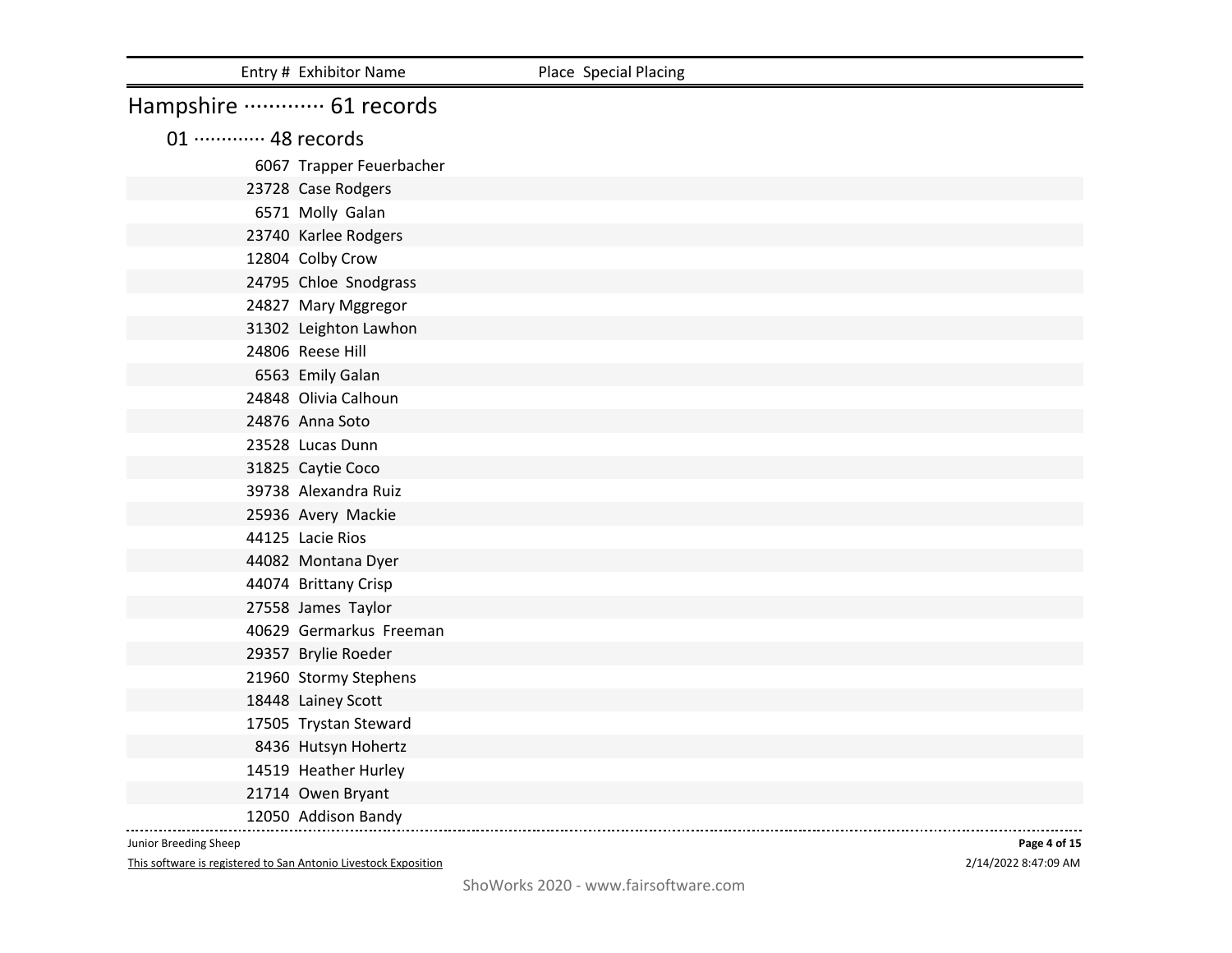| Entry # Exhibitor Name      | Place Special Placing |  |
|-----------------------------|-----------------------|--|
| Hampshire ………… 61 records   |                       |  |
| 01 ············· 48 records |                       |  |
| 39032 Victoria Frye         |                       |  |
| 6764 David Kendrick         |                       |  |
| 12053 Addison Bandy         |                       |  |
| 12707 Alyssa Mathews        |                       |  |
| 7535 Ryleigh Range          |                       |  |
| 4704 Alyssa Foust           | $\mathbf{1}$          |  |
| 34870 Reagan Miller         | $\overline{2}$        |  |
| 23427 Steven Moran          | 3                     |  |
| 33800 Kade Arnold           | 4                     |  |
| 33033 Corbin Garner         | 5                     |  |
| 33032 Corbin Garner         | 6                     |  |
| 18546 Kyler Wendt           | $\overline{7}$        |  |
| 31312 Pierce Lawhon         | 8                     |  |
| 33808 Kade Arnold           | 9                     |  |
| 27001 Kayleigh Griffin      | 10                    |  |
|                             |                       |  |
| 02 ············· 4 records  |                       |  |
| 23428 Steven Moran          |                       |  |
| 23426 Steven Moran          |                       |  |
| 4064 Tatum Duncan           | $\mathbf{1}$          |  |
| 37196 Sadie Buffe           | $\overline{2}$        |  |
|                             |                       |  |
|                             |                       |  |
| 03 ………… 5 records           |                       |  |
| 44506 Analilia Munoz-Carty  |                       |  |
| 23424 Steven Moran          |                       |  |
| 22845 Audrey Carr           |                       |  |
| 39502 Bailey Mcentee        | $\mathbf{1}$          |  |
|                             |                       |  |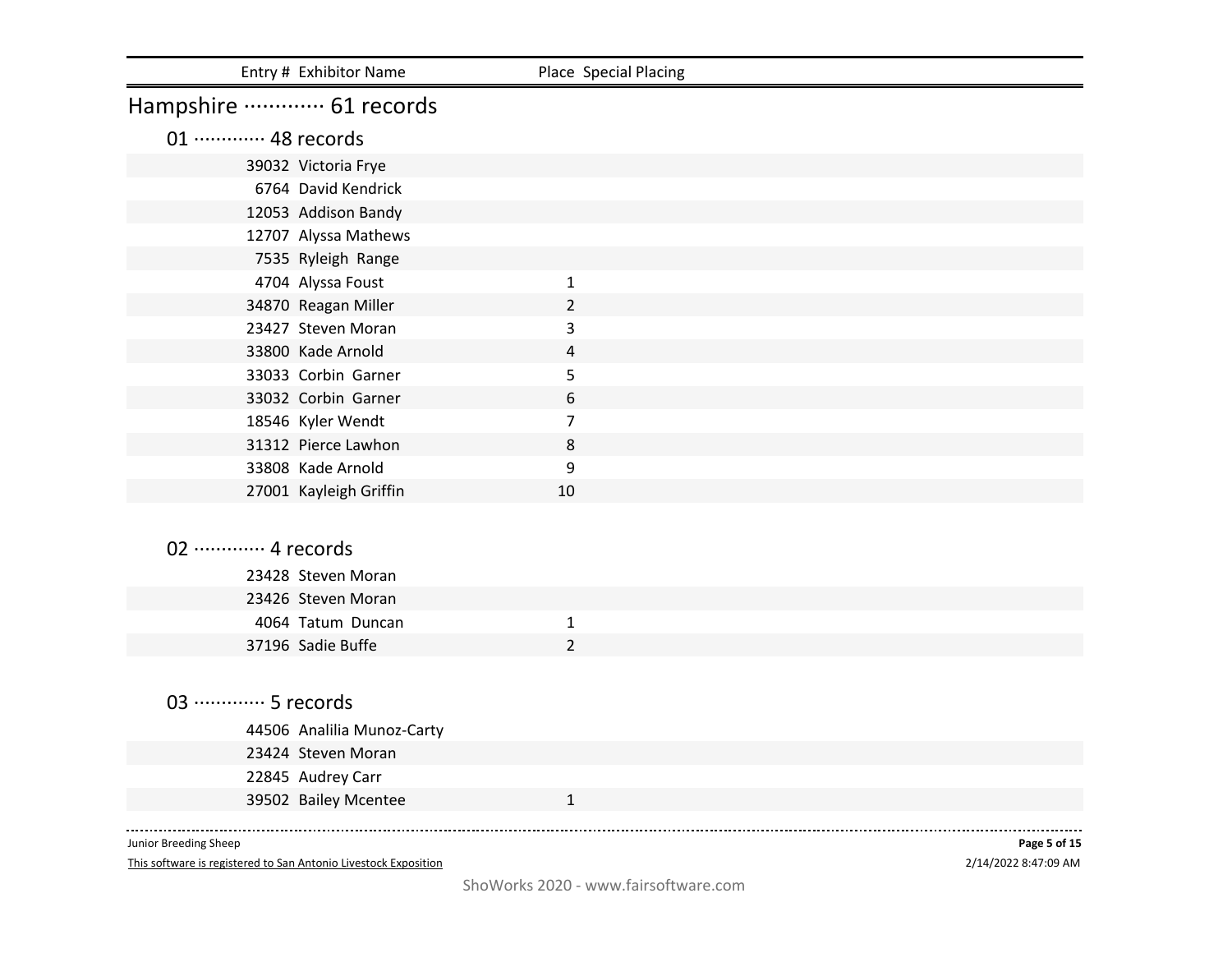| Entry # Exhibitor Name      | Place Special Placing  |  |
|-----------------------------|------------------------|--|
| Hampshire ………… 61 records   |                        |  |
| 03 ………… 5 records           |                        |  |
| 4065 Tatum Duncan           | $\overline{2}$         |  |
| 04 ………… 1 record            |                        |  |
| 60441 Alyssa Foust          | 1 Champion Ewe         |  |
| 05 ·············· 1 record  |                        |  |
| 60442 Reagan Miller         | 2 Reserve Champion Ewe |  |
| 06 ············· 1 record   |                        |  |
| 60473 Alyssa Foust          | Supreme Ewe            |  |
| 07 ············· 1 record   |                        |  |
| 60474 Reagan Miller         | Reserve Supreme Ewe    |  |
|                             |                        |  |
| Rambouillet ………… 29 records |                        |  |
| 01 ············· 10 records |                        |  |
| 31141 Josef Grotegut        |                        |  |
| 21356 Lila Pope             |                        |  |
| 36305 Kylie Parker          |                        |  |
| 21812 Crue Levien           |                        |  |
| 36283 Cade Parker           |                        |  |
| 33339 Mason Munz            | $\mathbf{1}$           |  |
| 21352 Lila Pope             | $\overline{2}$         |  |
| 28743 Kynzee Cornelius      | 3                      |  |

This software is registered to San Antonio Livestock Exposition

2/14/2022 8:47:09 AM **Page 6 of 15**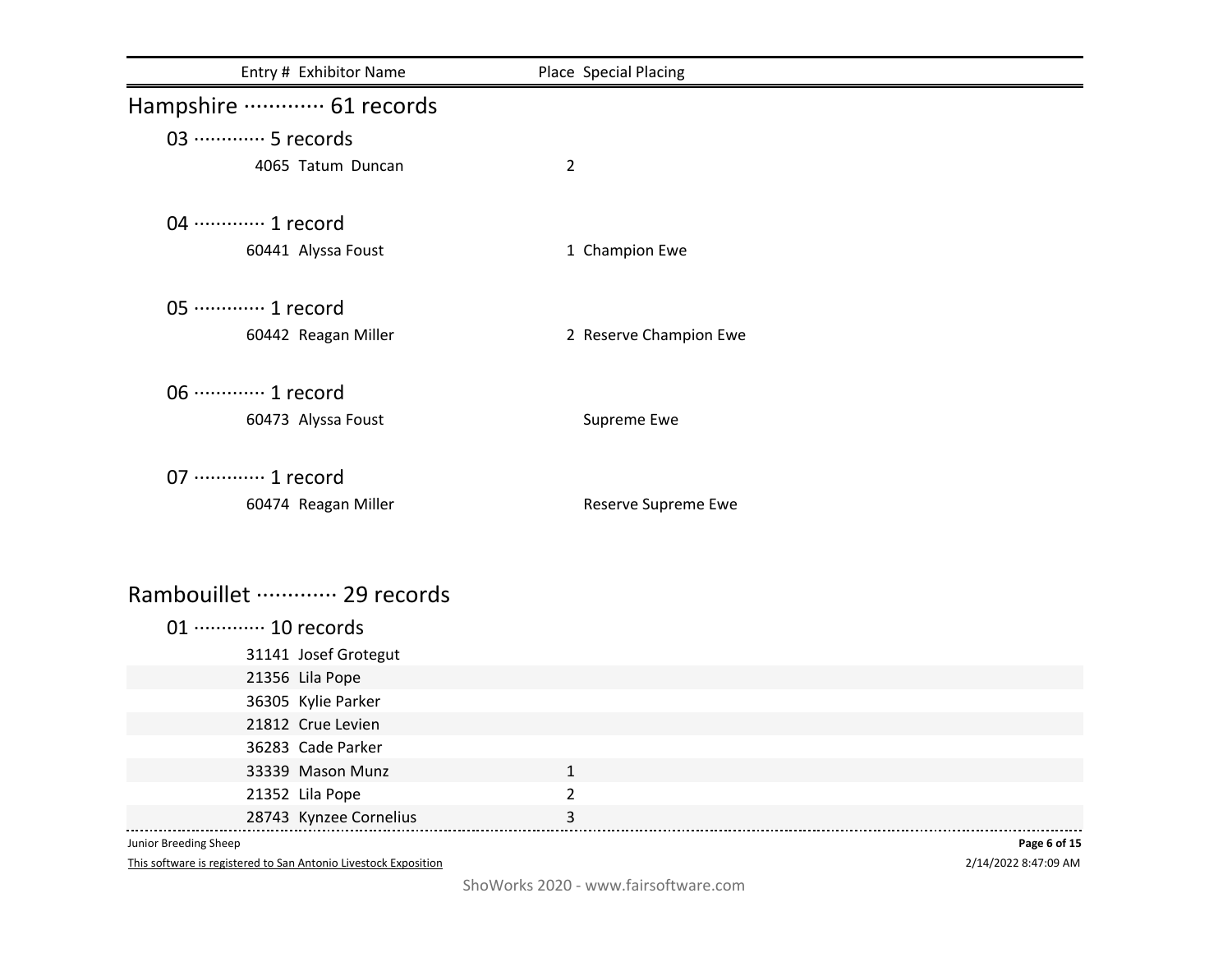| Entry # Exhibitor Name      | Place Special Placing |              |
|-----------------------------|-----------------------|--------------|
| Rambouillet ………… 29 records |                       |              |
| 01 ············· 10 records |                       |              |
| 21799 Crue Levien           | 4                     |              |
| 31158 Johan Grotegut        | 5                     |              |
|                             |                       |              |
| 02 ············· 8 records  |                       |              |
| 30303 Bryar Sherrill        | $\mathbf{1}$          |              |
| 33340 Mason Munz            | $\overline{2}$        |              |
| 21803 Crue Levien           | 3                     |              |
| 30301 Bryar Sherrill        | 4                     |              |
| 21358 Lila Pope             | 5                     |              |
| 31139 Josef Grotegut        | 6                     |              |
| 36244 Seth Parker           | $\overline{7}$        |              |
| 31157 Johan Grotegut        | 8                     |              |
|                             |                       |              |
| 03 ………… 9 records           |                       |              |
| 22086 Crue Levien           |                       |              |
| 23423 Steven Moran          |                       |              |
| 28785 Cameron Jones         |                       |              |
| 28742 Kynzee Cornelius      |                       |              |
| 33336 Mason Munz            |                       |              |
| 28741 Kynzee Cornelius      | $\mathbf{1}$          |              |
| 30302 Bryar Sherrill        | $\overline{2}$        |              |
| 32004 Parker Munz           | 3                     |              |
| 26572 Brodie Roeder         | 4                     |              |
|                             |                       |              |
| 04 ………… 1 record            |                       |              |
| 60445 Bryar Sherrill        | 1 Champion Ewe        |              |
| Junior Breeding Sheep       |                       | Page 7 of 15 |

This software is registered to San Antonio Livestock Exposition

2/14/2022 8:47:10 AM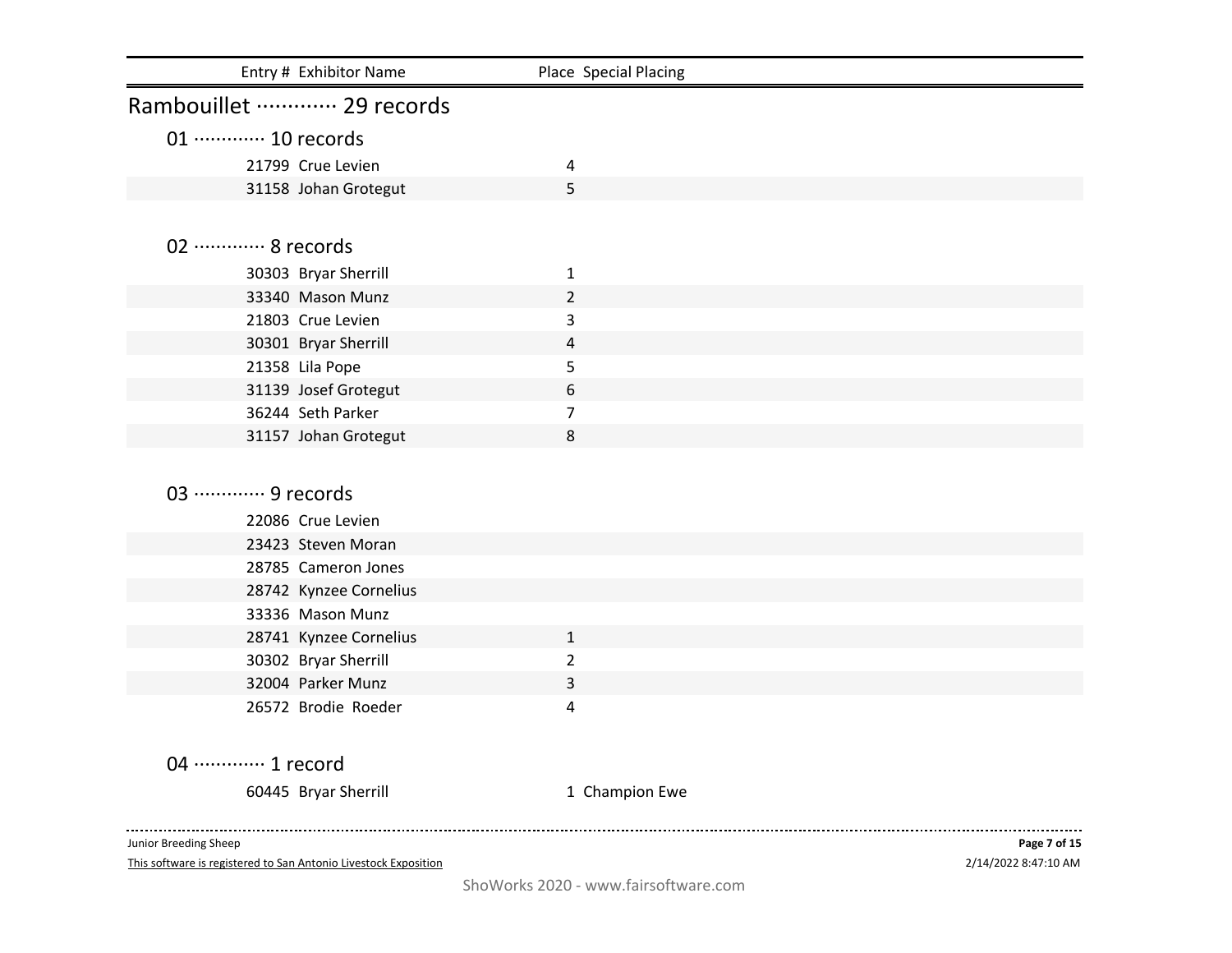| Entry # Exhibitor Name                      | Place Special Placing  |
|---------------------------------------------|------------------------|
| Rambouillet ………… 29 records                 |                        |
| 04 ………… 1 record                            |                        |
|                                             |                        |
| 05 ·············· 1 record                  |                        |
| 60447 Kynzee Cornelius                      | 1 Reserve Champion Ewe |
| Southdown  89 records                       |                        |
|                                             |                        |
| 01 ············· 71 records                 |                        |
| 22849 Audrey Carr                           |                        |
| 4066 Tatum Duncan                           |                        |
| 21716 Owen Bryant                           |                        |
| 33045 Emerson Garner                        |                        |
| 33031 Corbin Garner<br>32287 Madison Mutina |                        |
| 32198 Creed Miller                          |                        |
| 22879 Brendan Carr                          |                        |
| 23010 Bailey Morris                         |                        |
| 23026 Gabrielle Rodriguez                   |                        |
| 31882 Brinley Harrell                       |                        |
| 23430 Steven Moran                          |                        |
| 7525 Avery Pearson                          |                        |
| 11502 Alison Dillard                        |                        |
| 38626 Cassidy Arendt                        |                        |
| 37192 Addie Buffe                           |                        |
| 37191 Addie Buffe                           |                        |
| 11894 Kaislynn Ethridge                     |                        |
| 11503 Alison Dillard                        |                        |
| 14508 Kenadee Sell                          |                        |

This software is registered to San Antonio Livestock Exposition

2/14/2022 8:47:10 AM **Page 8 of 15**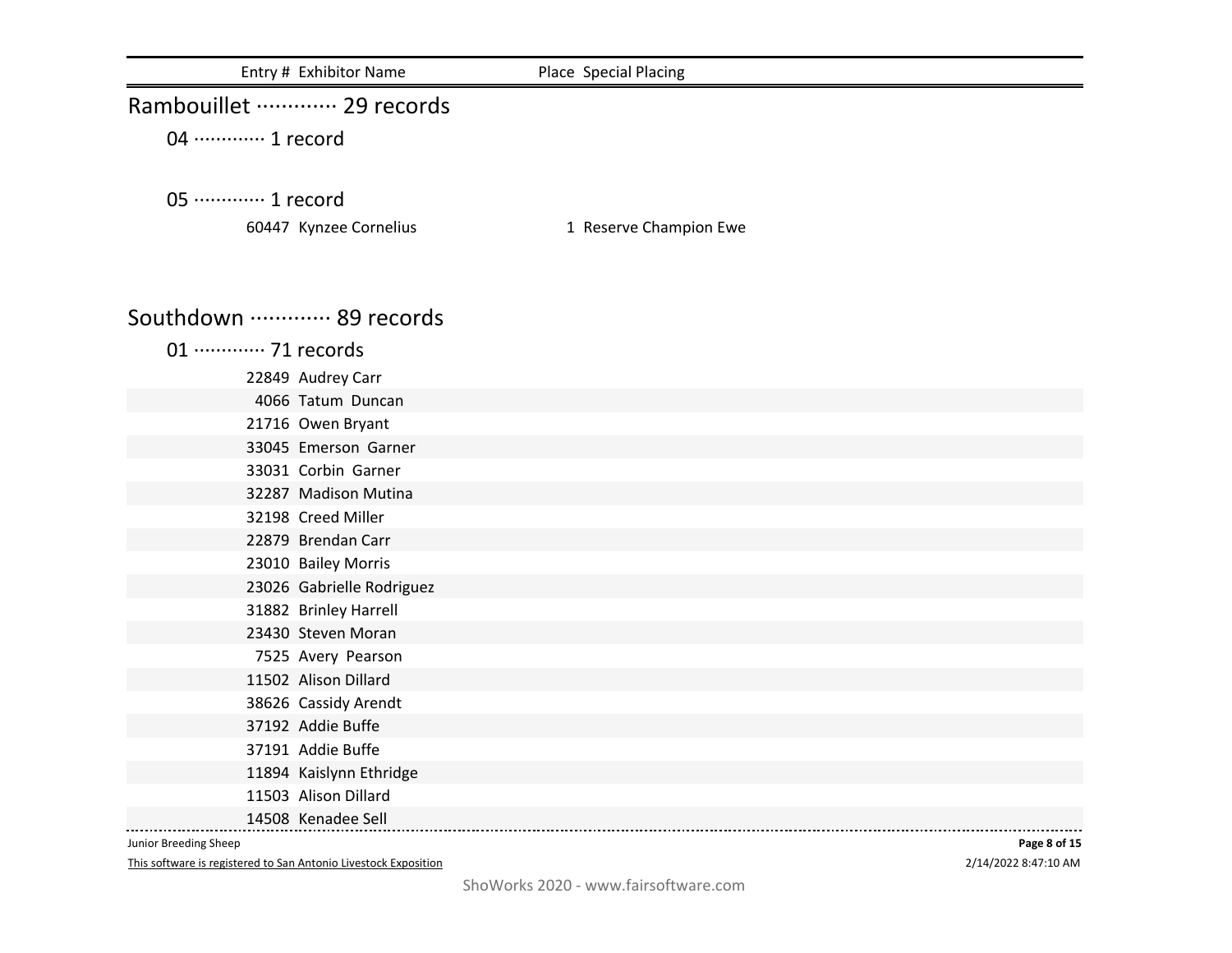|                             | Entry # Exhibitor Name | Place Special Placing |
|-----------------------------|------------------------|-----------------------|
| Southdown  89 records       |                        |                       |
| 01 ············· 71 records |                        |                       |
|                             | 1543 Cheyenne Skipper  |                       |
|                             | 14850 Rowdy Harvey     |                       |
|                             | 21146 Cassidy Smith    |                       |
|                             | 14890 Kayzen Lassere   |                       |
|                             | 20875 Emma Adams       |                       |
|                             | 16177 Madilyn Howell   |                       |
|                             | 16614 Brooklyn Howell  |                       |
|                             | 45656 Emersyn Blanek   |                       |
|                             | 2005 Natalie Mcgovern  |                       |
|                             | 37137 Lindsey Grelle   |                       |
|                             | 36442 Amber Grelle     |                       |
|                             | 8434 Hutsyn Hohertz    |                       |
|                             | 36264 Zoe Maurer       |                       |
|                             | 32192 Cole Miller      |                       |
|                             | 14853 Cashlynn Harvey  |                       |
|                             | 27756 Madison Mutina   |                       |
|                             | 29859 Katalina Garcia  |                       |
|                             | 26575 Brodie Roeder    |                       |
|                             | 26576 Brodie Roeder    |                       |
|                             | 4429 Maggie Spikes     |                       |
|                             | 27010 Owen Schulze     |                       |
|                             | 27018 Reid Schulze     |                       |
|                             | 29636 Addison Hahn     |                       |
|                             | 30675 Dallas Turner    |                       |
|                             | 42397 Cooper Wallace   |                       |
|                             | 29637 Addison Hahn     |                       |
|                             | 29414 Jacob Conner     |                       |
|                             | 29331 Owen Halfman     |                       |
|                             | 5828 Keelee Knight     |                       |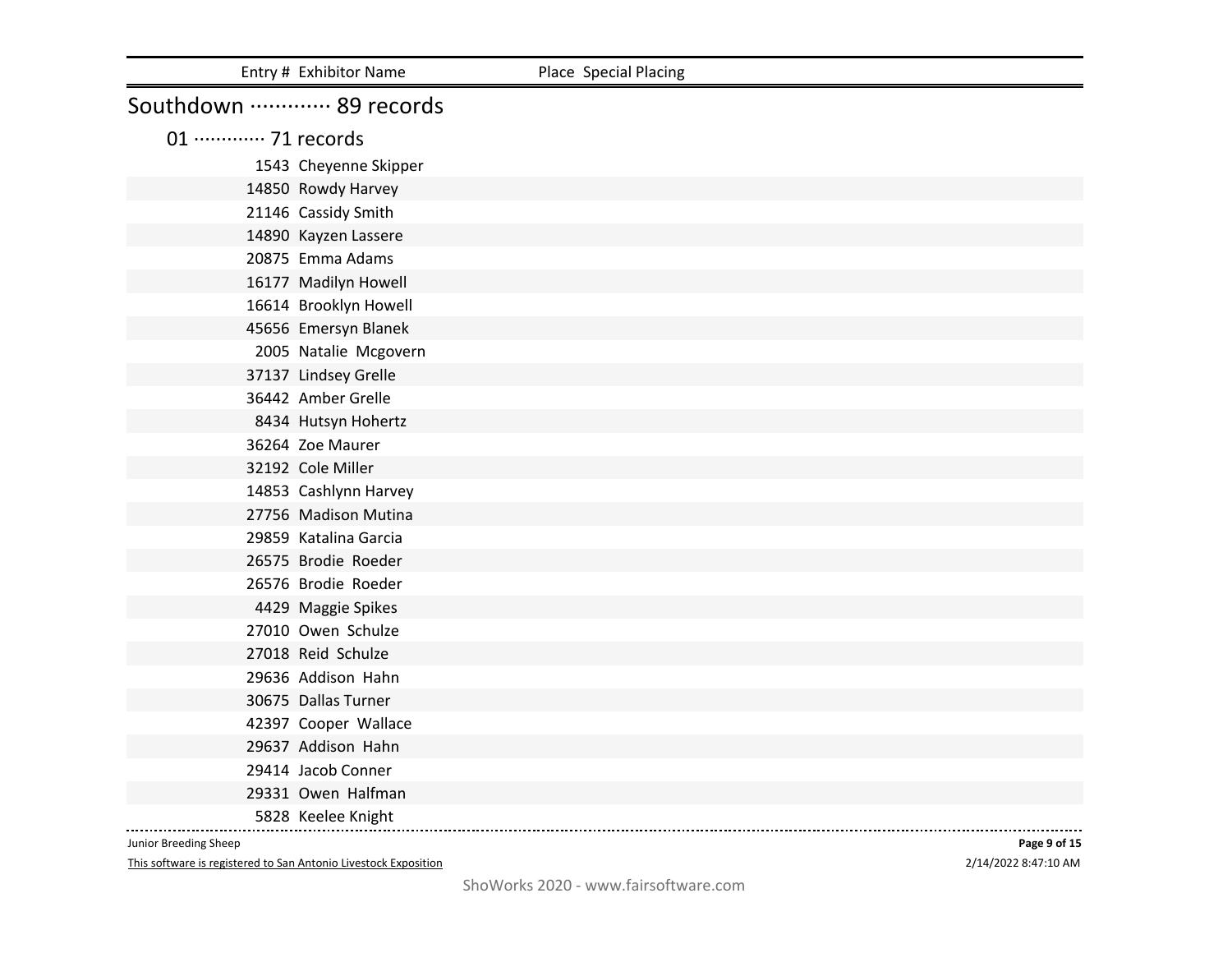|                             | Entry # Exhibitor Name    | Place Special Placing |  |
|-----------------------------|---------------------------|-----------------------|--|
| Southdown  89 records       |                           |                       |  |
| 01 ············· 71 records |                           |                       |  |
|                             | 5742 Anthony Garcia       |                       |  |
|                             | 28036 Emily Peters        |                       |  |
|                             | 28236 Jacquelyn Butler    |                       |  |
|                             | 28250 Jacquelyn Butler    |                       |  |
|                             | 28886 Heston Cord Lassere |                       |  |
|                             | 6358 Ethan Marschall      |                       |  |
|                             | 30895 Kegan Potter        |                       |  |
|                             | 30713 Lillian Pipkin      |                       |  |
|                             | 26553 Hadley Maner        |                       |  |
|                             | 40419 Sierra Tharp        |                       |  |
|                             | 31206 Avery Walton        |                       |  |
|                             | 30896 Kegan Potter        |                       |  |
|                             | 35627 Emmzlee Russell     | $\mathbf{1}$          |  |
|                             | 45659 Steeley Blanek      | $\overline{2}$        |  |
|                             | 16517 Benjamin Flanagan   | 3                     |  |
|                             | 31885 Bristol Fisher      | 4                     |  |
|                             | 31891 Brody Fisher        | 5                     |  |
|                             | 29413 Jacob Conner        | 6                     |  |
|                             | 39504 Bailey Mcentee      | $\overline{7}$        |  |
|                             | 36266 Zoe Maurer          | 8                     |  |
|                             | 33034 Corbin Garner       | 9                     |  |
|                             | 23011 Bailey Morris       | 10                    |  |
|                             |                           |                       |  |
| 02 ············· 4 records  |                           |                       |  |
|                             | 29330 Owen Halfman        |                       |  |
|                             | 3233 Brooke Seale         | $\mathbf{1}$          |  |
|                             | 11895 Kaislynn Ethridge   | $\overline{2}$        |  |
|                             | 39500 Bailey Mcentee      | 3                     |  |

This software is registered to San Antonio Livestock Exposition

2/14/2022 8:47:10 AM **Page 10 of 15**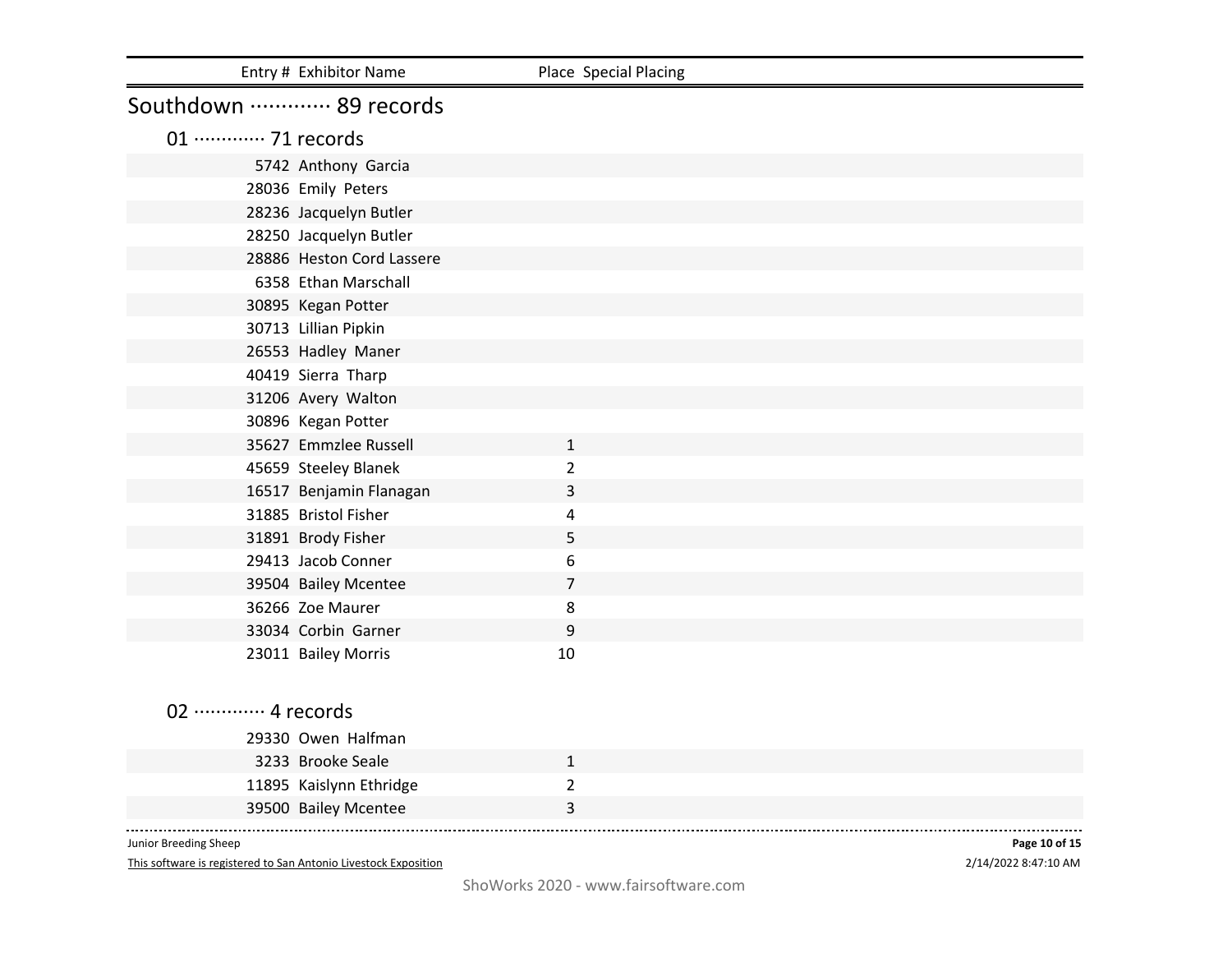| Entry # Exhibitor Name     | Place Special Placing  |  |
|----------------------------|------------------------|--|
| Southdown  89 records      |                        |  |
| 02 ············· 4 records |                        |  |
|                            |                        |  |
| 03  11 records             |                        |  |
| 39496 Bailey Mcentee       |                        |  |
| 31011 Kendall Bone         |                        |  |
| 5871 Lauren White          |                        |  |
| 29416 Jacob Conner         |                        |  |
| 31004 Kendall Bone         |                        |  |
| 32193 Cole Miller          |                        |  |
| 39520 Cassy Mcentee        |                        |  |
| 4483 Knox Padgett          | $\mathbf{1}$           |  |
| 33042 Emerson Garner       | $\overline{2}$         |  |
| 29329 Owen Halfman         | 3                      |  |
| 22877 Brendan Carr         | 4                      |  |
|                            |                        |  |
| 04 ………… 1 record           |                        |  |
| 60432 Emmzlee Russell      | 1 Champion Ewe         |  |
|                            |                        |  |
| 05 ············· 1 record  |                        |  |
| 60433 Steeley Blanek       | 2 Reserve Champion Ewe |  |
|                            |                        |  |
| 06 ············· 1 record  |                        |  |
| 23429 Steven Moran         |                        |  |
|                            |                        |  |

## Suffolk ·············· 17 records

Junior Breeding Sheep

 $\sim$   $\sim$   $\sim$ 

This software is registered to San Antonio Livestock Exposition

----------------------------------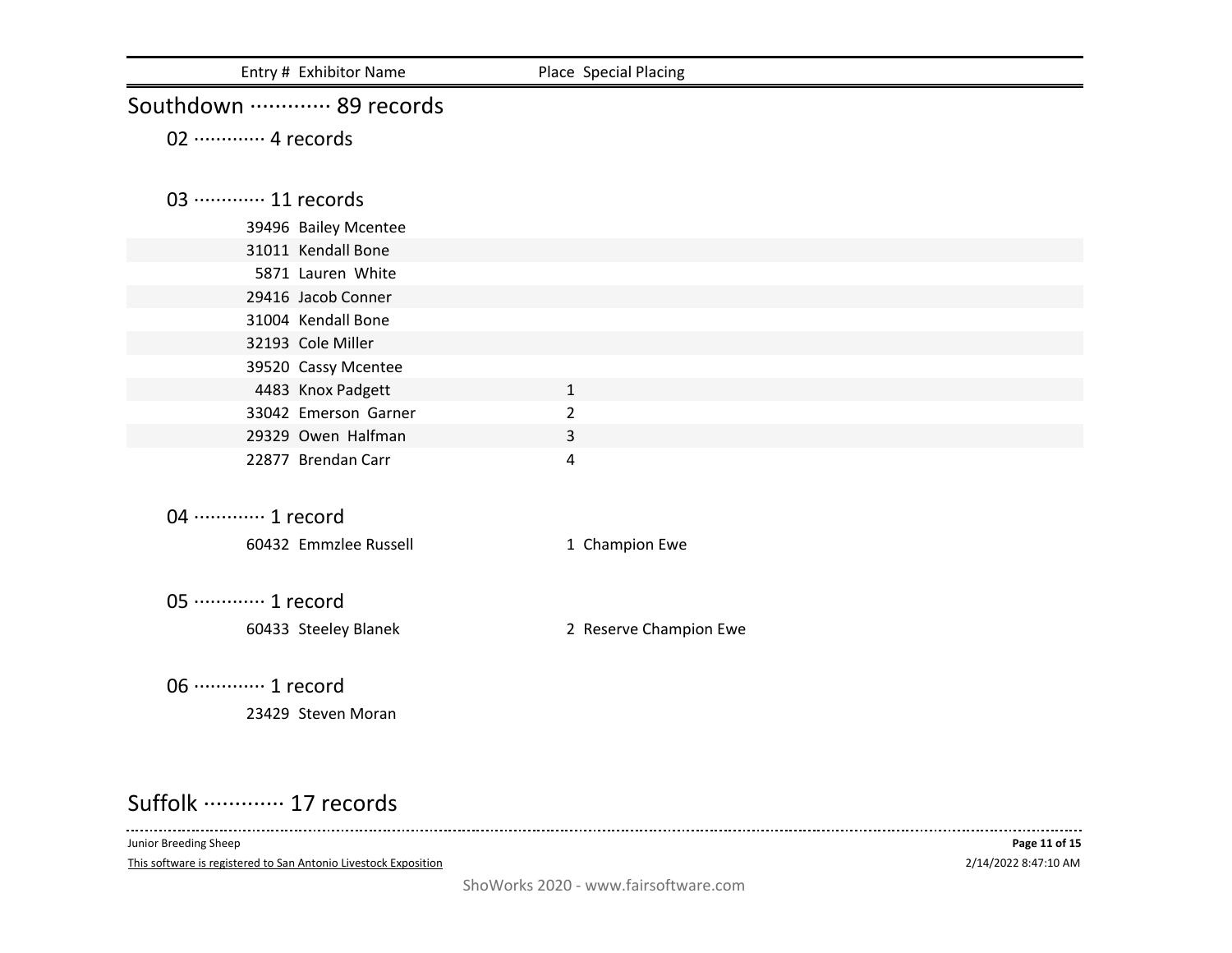| Entry # Exhibitor Name                                                                           | Place Special Placing  |               |
|--------------------------------------------------------------------------------------------------|------------------------|---------------|
| Suffolk ………… 17 records                                                                          |                        |               |
| 01 ············· 10 records                                                                      |                        |               |
| 1506 Kennedy Gravely                                                                             |                        |               |
| 18083 Kelli Darling                                                                              |                        |               |
| 18011 Caleb Dockray                                                                              |                        |               |
| 31207 Avery Walton                                                                               |                        |               |
| 31820 Harley Brockelman                                                                          |                        |               |
| 21759 Haylee Robinson                                                                            |                        |               |
| 10486 Vivian Paige Qualia                                                                        | $\mathbf{1}$           |               |
| 24811 Reese Hill                                                                                 | $\overline{2}$         |               |
| 24807 Reese Hill                                                                                 | 3                      |               |
| 31814 Harley Brockelman                                                                          | 4                      |               |
| 02 ·············· 1 record<br>31813 Harley Brockelman<br>03 ………… 4 records<br>44593 Kenzie Brown |                        |               |
| 23678 Rebecca Dunn                                                                               | $\mathbf{1}$           |               |
| 31815 Harley Brockelman                                                                          | $\overline{2}$         |               |
| 31816 Harley Brockelman                                                                          | 3                      |               |
| 04 ············· 1 record<br>60438 Vivian Paige Qualia                                           | 1 Champion Ewe         |               |
| 05 ············· 1 record                                                                        |                        |               |
| 60439 Reese Hill                                                                                 | 2 Reserve Champion Ewe |               |
| Junior Breeding Sheep                                                                            |                        | Page 12 of 15 |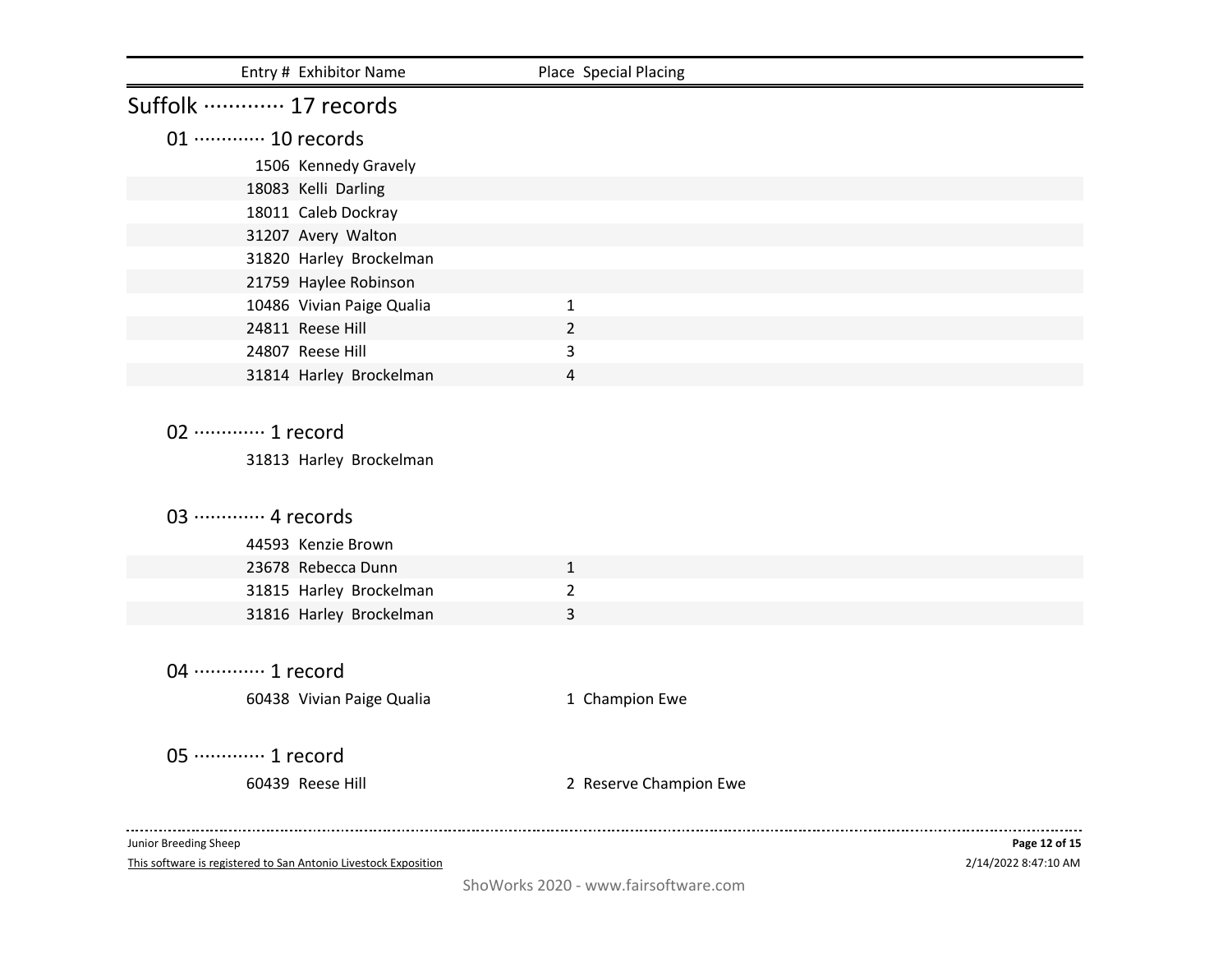Entry # Exhibitor Name Place Special Placing

## Suffolk ·············· 17 records

# White Dorper ·············· 61 records

| 01 ············· 34 records |  |                        |
|-----------------------------|--|------------------------|
|                             |  | 42448 Matthew Franklin |

| 41283 Mitchel Hopper     |                |  |
|--------------------------|----------------|--|
| 38991 Heston Hohenberger |                |  |
| 27887 Kinlee Rathmann    |                |  |
| 22270 Devyn Dennis       |                |  |
| 1871 Mariela Menchaca    |                |  |
| 37142 Sydney Partin      |                |  |
| 34413 Paisley Lord       |                |  |
| 34415 Paisley Lord       |                |  |
| 35452 Alyssa Scott       |                |  |
| 35762 Raegan Schwab      |                |  |
| 4438 Maggie Spikes       |                |  |
| 10864 Alyssa Whitehead   |                |  |
| 13219 Carter Glass       |                |  |
| 22220 Lily Griggsby      |                |  |
| 17055 Kiersten Reed      |                |  |
| 17052 Kiersten Reed      |                |  |
| 9856 Margaret Ballinger  |                |  |
| 8458 Henslie Hohertz     |                |  |
| 27873 Karlee Rathmann    |                |  |
| 14391 Ryder Hamilton     |                |  |
| 10856 Alyssa Whitehead   |                |  |
| 10753 Reagan Meek        |                |  |
| 22269 Devyn Dennis       |                |  |
| 27875 Karlee Rathmann    | $\mathbf{1}$   |  |
| 30460 Carson Cahill      | $\overline{2}$ |  |

Junior Breeding Sheep

This software is registered to San Antonio Livestock Exposition

2/14/2022 8:47:10 AM **Page 13 of 15**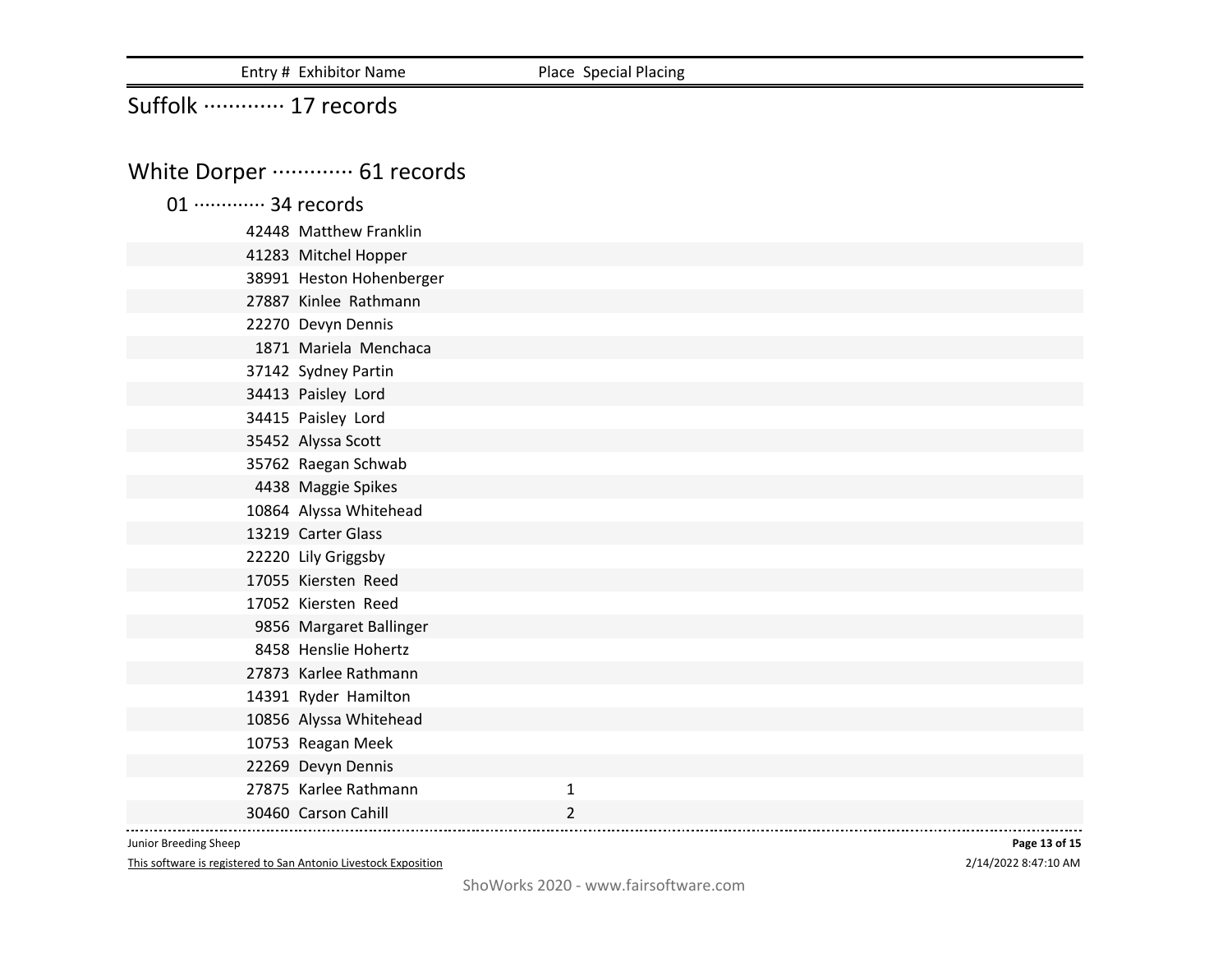|                             | Entry # Exhibitor Name       | Place Special Placing |  |
|-----------------------------|------------------------------|-----------------------|--|
|                             | White Dorper ………… 61 records |                       |  |
| 01 ············· 34 records |                              |                       |  |
|                             | 13222 Carter Glass           | 3                     |  |
|                             | 39311 Cheyenne Stratton      | 4                     |  |
|                             | 4702 Alyssa Foust            | 5                     |  |
|                             | 39317 Cheyenne Stratton      | 6                     |  |
|                             | 13351 Addy Holtzclaw         | $\overline{7}$        |  |
|                             | 4432 Maggie Spikes           | 8                     |  |
|                             | 39031 Hudson Hohenberger     | 9                     |  |
|                             | 39498 Bailey Mcentee         | 10                    |  |
|                             |                              |                       |  |
| 02 ············· 14 records |                              |                       |  |
|                             | 34412 Paisley Lord           |                       |  |
|                             | 15028 Granger Smith          |                       |  |
|                             | 4700 Alyssa Foust            |                       |  |
|                             | 37174 Braxton Works          |                       |  |
|                             | 8459 Henslie Hohertz         |                       |  |
|                             | 17053 Kiersten Reed          |                       |  |
|                             | 22271 Devyn Dennis           |                       |  |
|                             | 8428 Hutsyn Hohertz          |                       |  |
|                             | 9839 Margaret Ballinger      |                       |  |
|                             | 27877 Karlee Rathmann        | $\mathbf{1}$          |  |
|                             | 13218 Carter Glass           | $\overline{2}$        |  |
|                             | 34411 Paisley Lord           | 3                     |  |
|                             | 8461 Henslie Hohertz         | 4                     |  |
|                             | 27874 Karlee Rathmann        | 5                     |  |

03 ··············· 11 records

Mariela Menchaca

\_\_\_\_\_\_\_\_\_\_\_\_\_\_\_\_\_\_\_\_\_\_\_\_\_\_\_\_\_ Junior Breeding Sheep

This software is registered to San Antonio Livestock Exposition

------------------